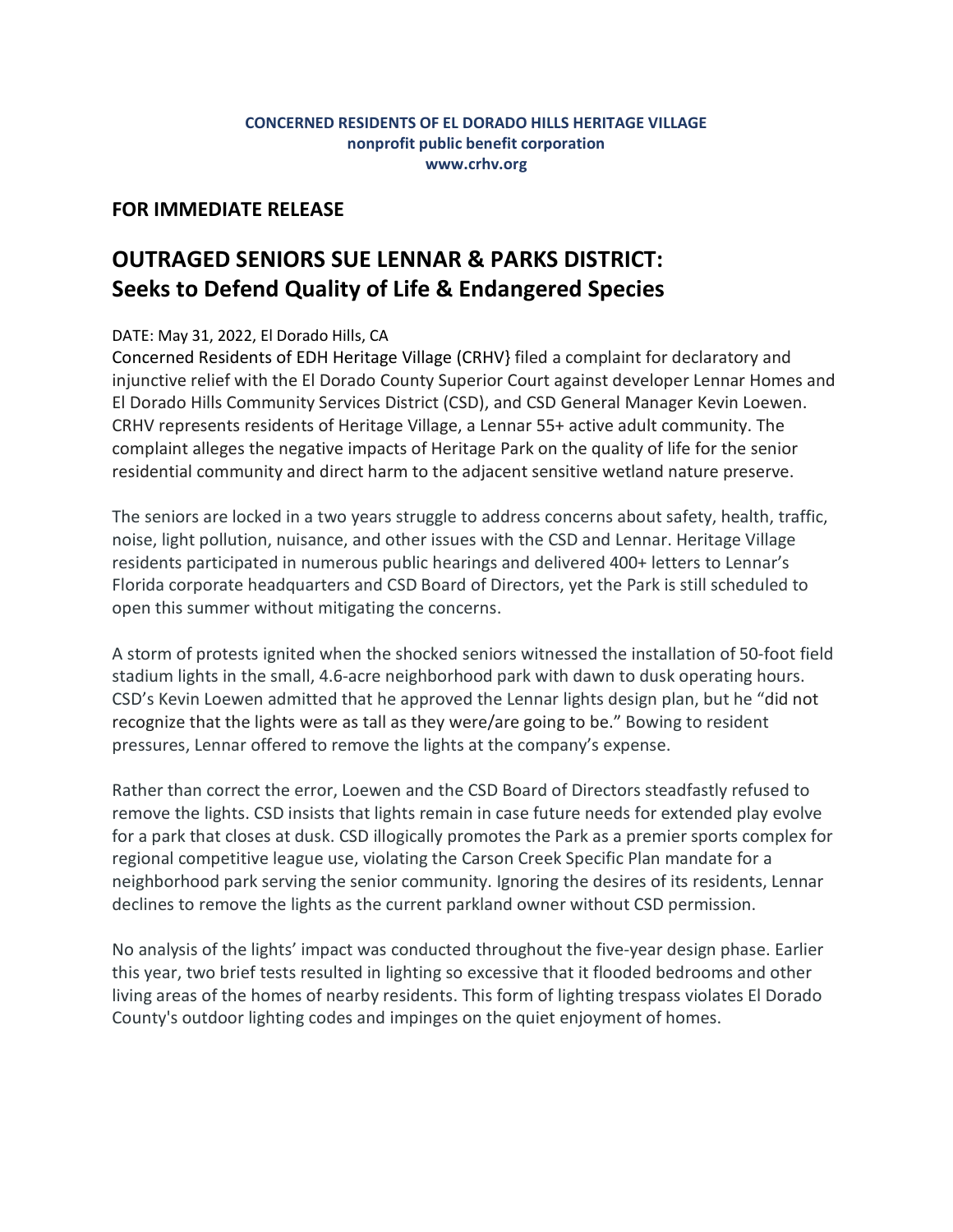Many other issues exist with Heritage Park's poor design, including compromising access by emergency vehicles into the senior community. Health-related impacts of noise and added traffic remain unresolved.

In addition to impacts on senior citizens' well-being., Heritage Park will harm endangered, threatened, and special concern species in the ecologically rich Carson Creek Preserve. Located within feet of the Preserve, the Parks lights, noise, and excessive run-off will impact species like the California pond turtle, burrowing owl, tricolored blackbird, golden eagle, bald eagle, and other species observed within the immediate radius of the Preserve. Letters of concern have also been sent to the California Department of Fish and Wildlife, U.S. Corp of Engineers, and El Dorado County.

The El Dorado County Superior Court is asked to intercede on Heritage Park operations until EDHCSD and Lennar address the negative impacts satisfactorily.

On Thursday, May 12, the EDHCSD Board of Directors and GM Loewen affirmed an intent to open the Park before resolving issues including intrusive lighting trespass, 50-foot stadium lights, safety, noise, unfair assessments, increased traffic, public nuisance, faulty sports courts, and harm to endangered, threatened and special concern species in the Carson Creek Preserve.

As a public benefit nonprofit corporation, the CRHV writ "involves the enforcement of important rights affecting the Heritage community and the general public interest by conferring a substantial benefit on the citizens of El Dorado Hills and El Dorado County."

The complaint documents nuisance claims, inconsistencies with County policies, non-disclosure to homeowners in Lennar sales documents, unfair assessments, harm to the wetlands, and other issues. CRHV also establishes good-faith attempts to negotiate.

Adding insult to injury, Heritage residents are assessed almost 80% of the costs for maintenance and operation for a Park designed and promoted for remote competitive league use. Further, they are forced to pay for a court action that protects them and the environment from being unfairly abused.

A legal defense fund is established at www.crhv.org

CONTACT INFORMATION: Robert Williams, CRHV president [bob.williams@crhv.org](about:blank)  Download to complaint available [www.crhv.org](http://www.crhv.org/) website.

ABOUT: Concerned Residents of El Dorado Hills Heritage Village (CRHV) is a 501(c)(3) nonprofit public benefit corporation dedicated to the defense, protection, education and research on the quality of life of senior citizens and the natural environment.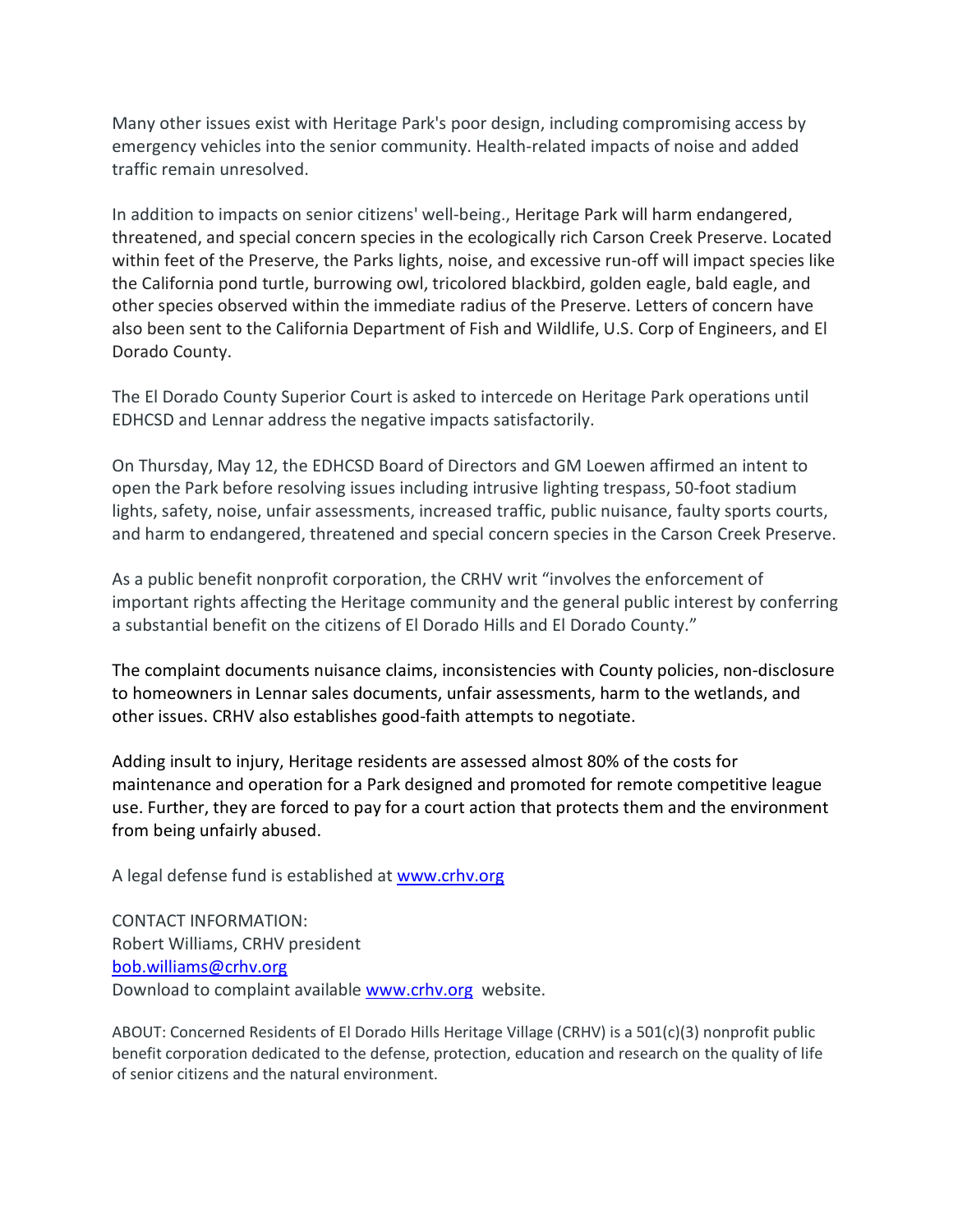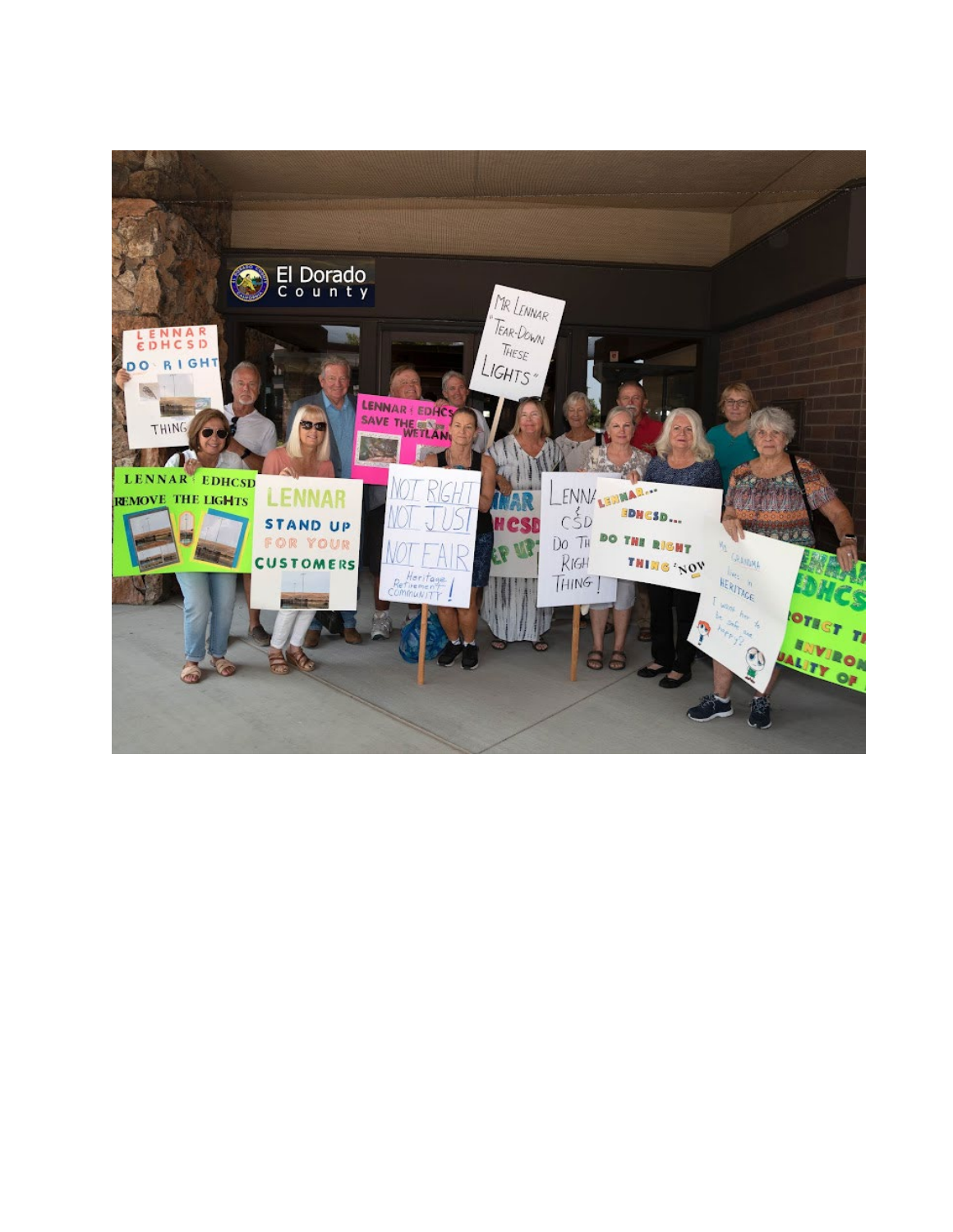

Glare from the park lights illuminate the<br>homes on the other side of Palmdale.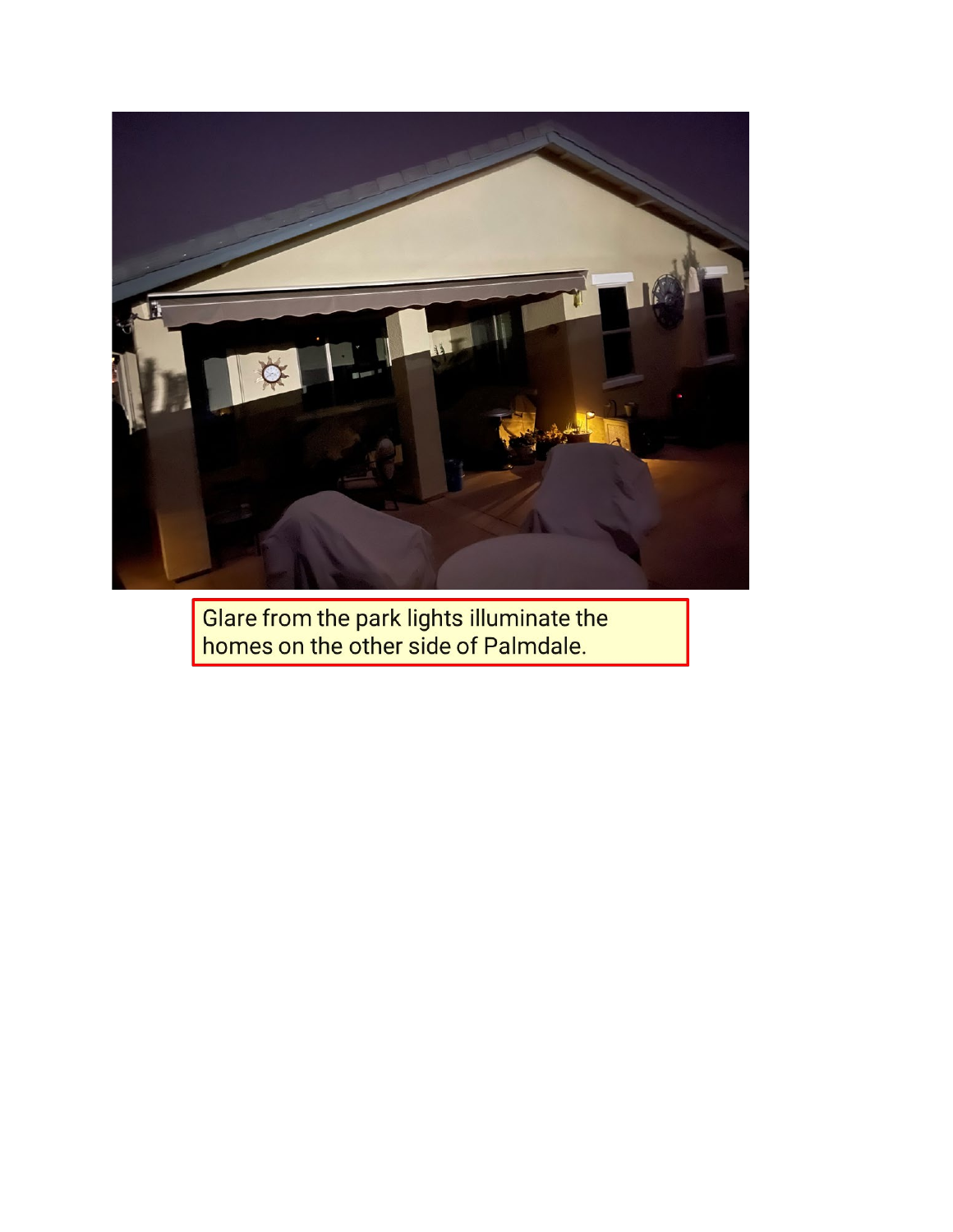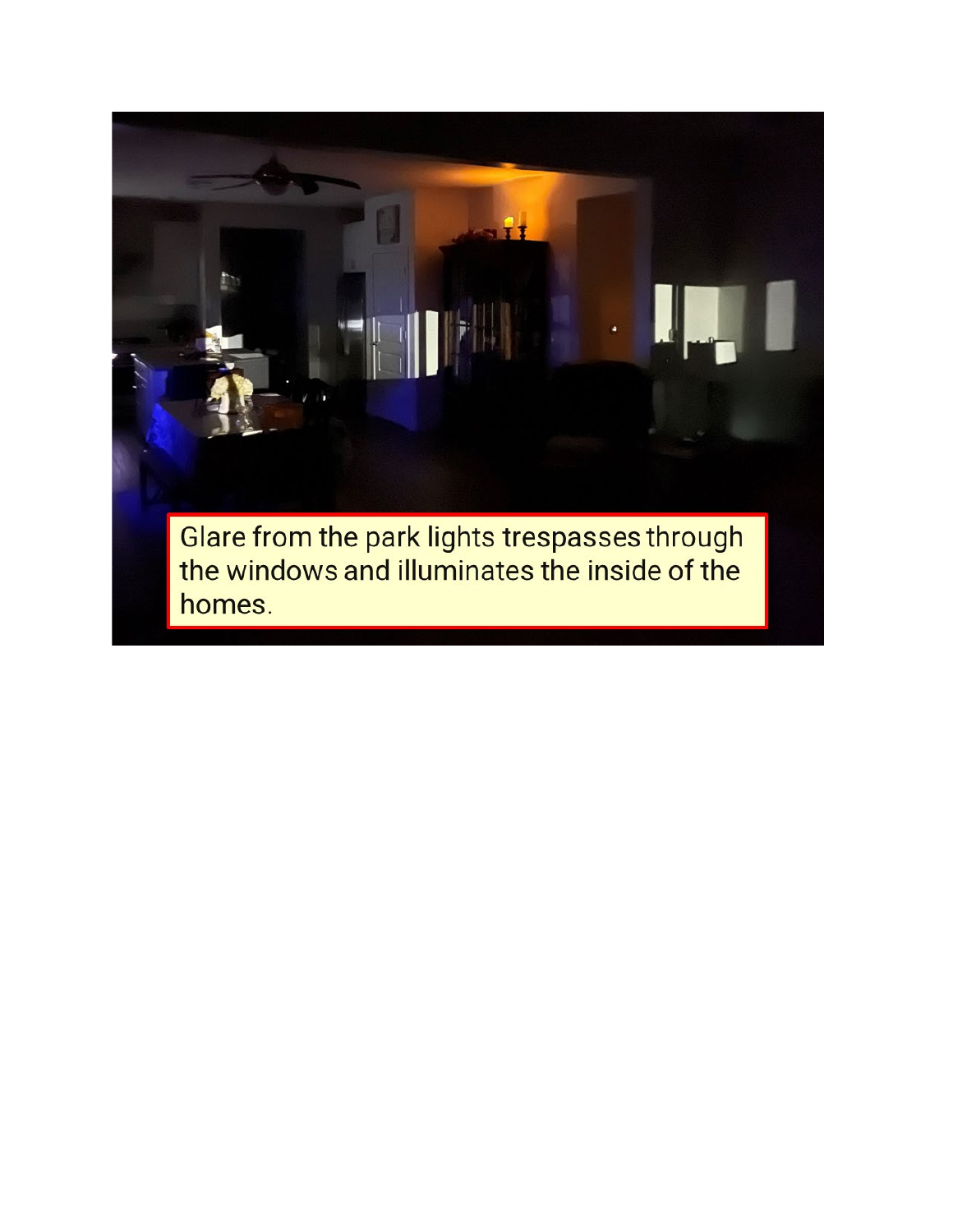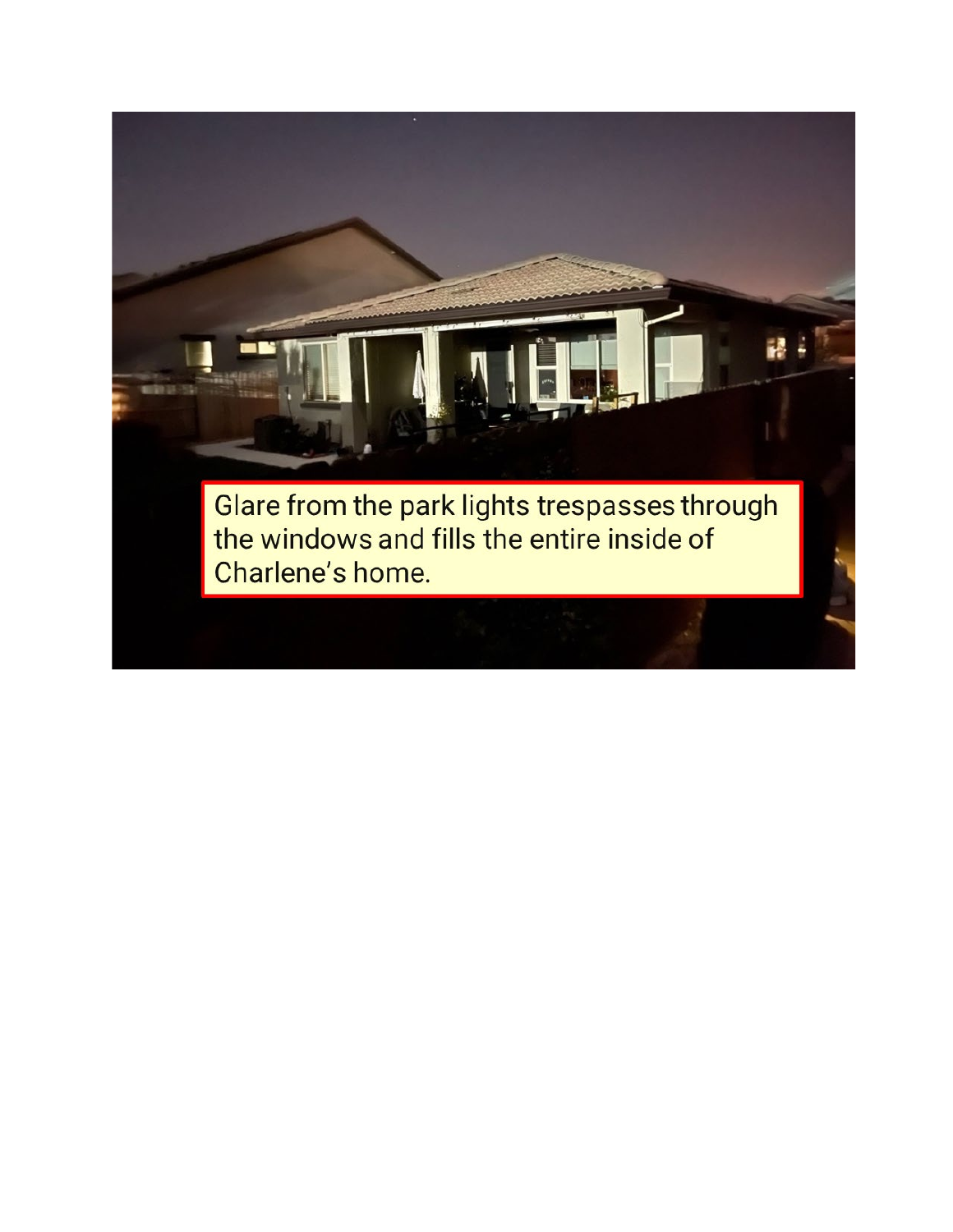